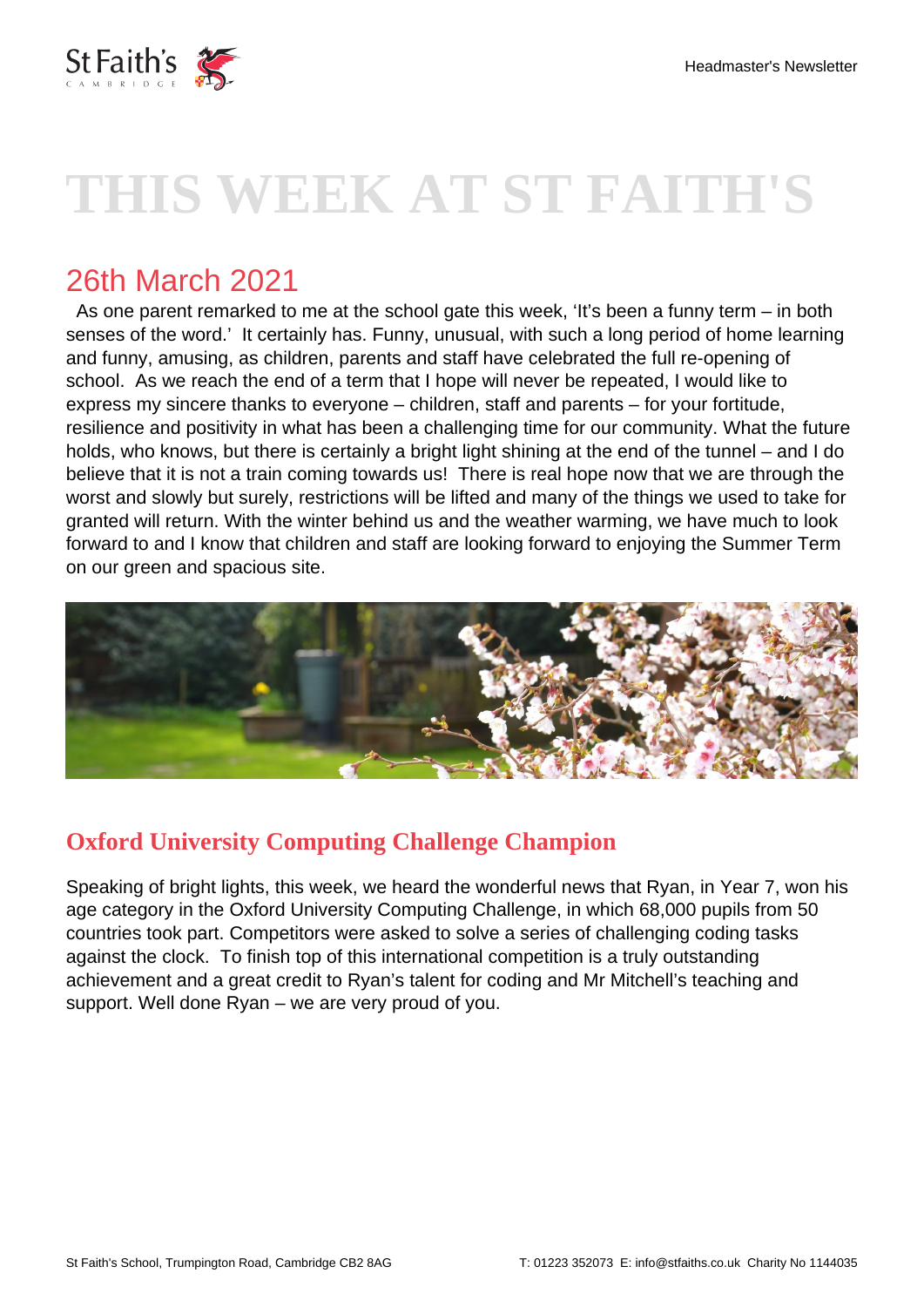



#### **Off Timetable Day**

On Wednesday, children in Years 3 to 8 enjoyed a day free from their usual timetables. In recognition of how hard the term has been for both pupils and teachers, activities were designed to enable the children enjoy the simpler things in life with their friends and to promote wellbeing.

Year 3 and 4 pupils made 'Switch-Off' posters to be displayed around the school to remind everyone to turn off devices for Switch-off Fortnight, with the message 'Save Energy, Save the Planet, Save Money!' Mindfulness activities featured prominently too and some classes took the opportunity of creating and writing Easter cards which will be delivered to elderly people living on their own in Cambridge.

The Year 6 Green Goblin team were delighted to spend the day building their latest go-kart, under the experienced eyes of Mrs Oxborough and Mr Hasell; one group was found in Ashburton Courtyard washing one of our older cars in the sunshine.

Meanwhile, the Sports Faculty ensured that physical wellbeing was taken care of as pupils enjoyed playing netball, mini-cricket, rowing, and girls football. Wherever I roamed on Wednesday, I was greeted by the sounds of laughter and joyous faces and there was a lovely, relaxed feel across the site.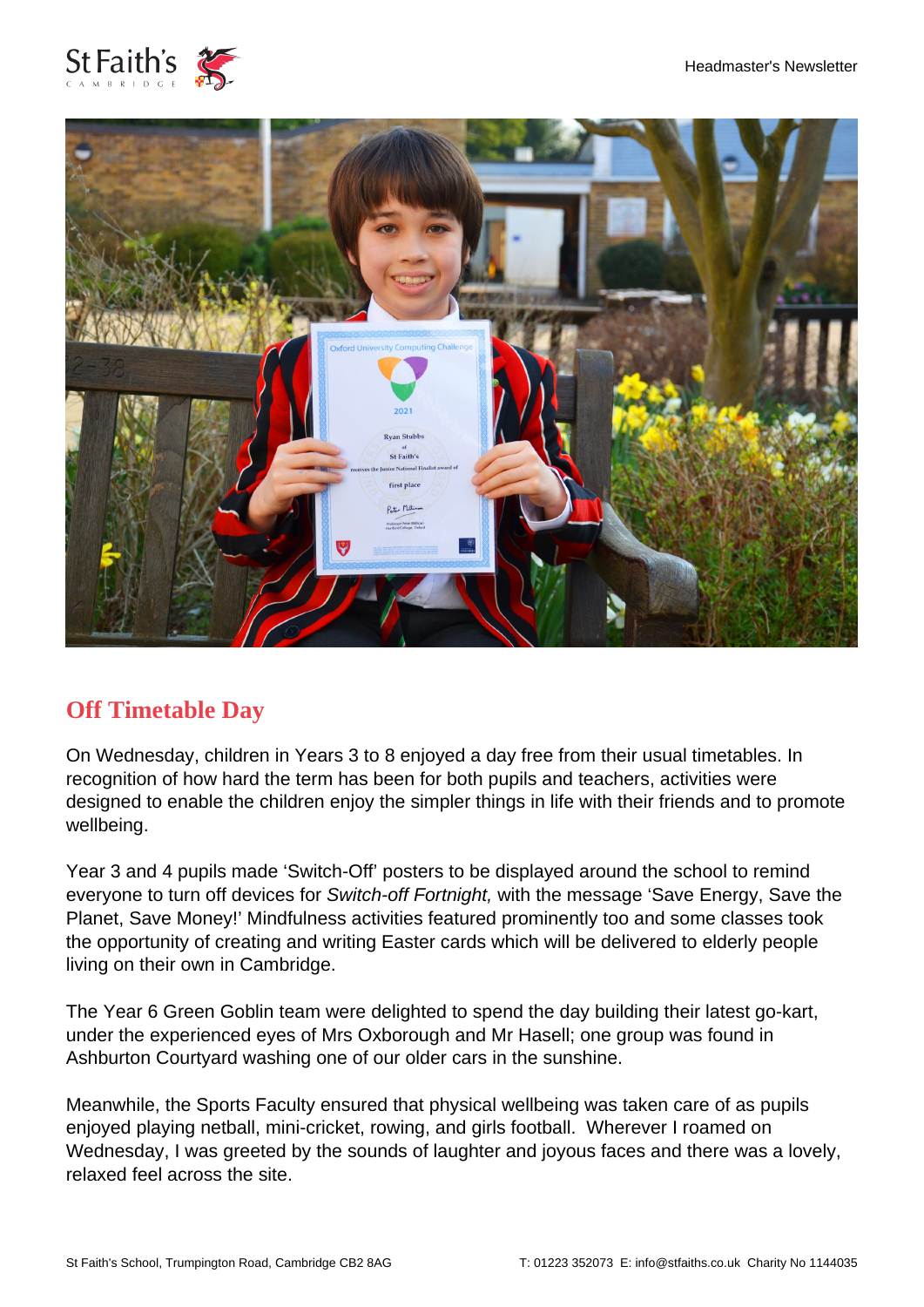

#### **House Matches**

Staying on the subject of sport, it has been great to hear the excitement created by the House netball and hockey matches and a joy to see competitive sport taking place after such a long break from fixtures.



#### **Maths Easter Egg Hunt**

An annual Year 5 Maths Easter Egg Hunt took place yesterday. Applying their mathematical problem solving skills, the children hunted down clues to solve the locations of the hidden treats. In previous years, Mollie, our dog, has found several of the undiscovered eggs as we walked her around the school grounds during the Easter break. This year the children were so successful in their searches that we think there are none left for Mollie – we shall see!

### **Pre Prep**

On Tuesday, Foundation pupils enjoyed making animal habitat boxes after a pupil in Miss Hendry's class asked to have a day focused on animals. The children created the habitats in groups demonstrating good teamwork – the start of their engineering education! They went on to solving mathematical animal problems (e.g. if a leopard has 4 legs, how many would 3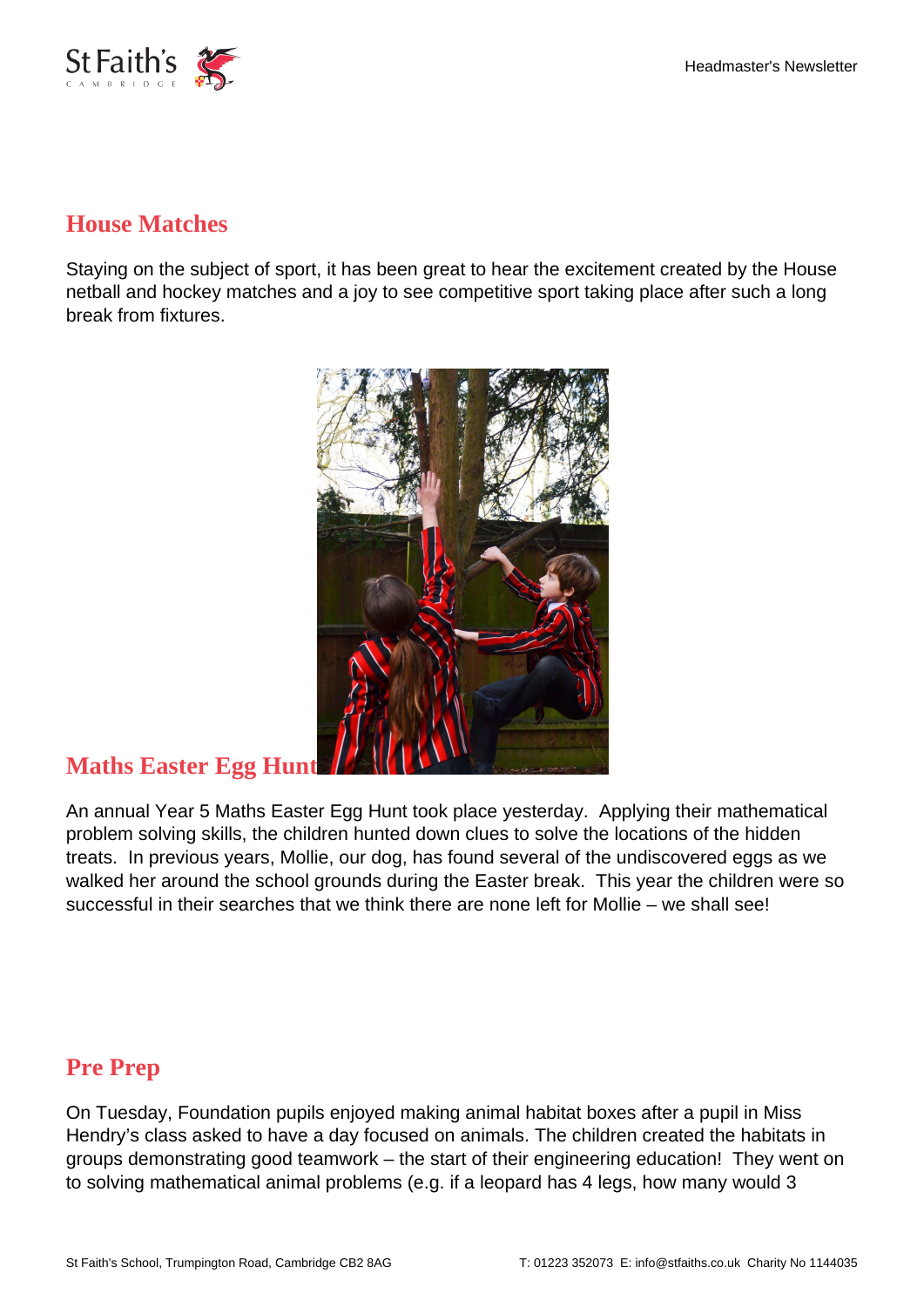

have?) and enjoyed a whole day based on animals, which proved highly popular with the children.

Joining in with the off-timetable theme on Wednesday, Pre Prep enjoyed an eco and wellbeing day. The children made wind socks, visited the Wild Place in Tom's Garden and learnt yoga exercises.

#### **Easter Service**

This afternoon we held our traditional whole-school Easter Service, this time of course, virtually. Year 8 pupils, Sam and Ella, provided the readings while James played Cradle Song: No. 3 from Suite of the Zhuang People's Village, Ni Hongjin, and Sofi sang Pie Jesu Faure. Reverend Coleman told a lovely story based on the Easter Christian message. Whilst it is disappointing that we still can't meet, this virtual service provided a good opportunity for the school to reflect on the significance of Easter.

[Current parents can watch the full easter service here](https://stfaiths.fireflycloud.net/media/easter-service-2021)

https://youtu.be/PiPsoBNnbhk

#### **Summer Term**

The arrangements for the beginning of next term will be the same as those for the end of this term, unless Government guidance changes in the meantime, in which case I will be in touch prior to the start of term, to outline any impact on St Faith's. Naturally, we very much hope that the Summer Term will bring a relaxation of Covid restrictions and a resumption of some normal events and activities but this will, of course, depend on the progress of the pandemic and the national directives placed on schools. At St Faith's we will continue to deliver as broad and rigorous education as possible whilst doing everything we can to ensure the safety and wellbeing of our community.

As a reminder, pupils will have the option of wearing summer or winter uniforms on the days that they do not have a PE or Games lesson next term. The *uniform shop* remains available for online orders.

#### **Finally …**

To mark the pure joy of pupils and staff being reunited after the school closure this term, Mrs